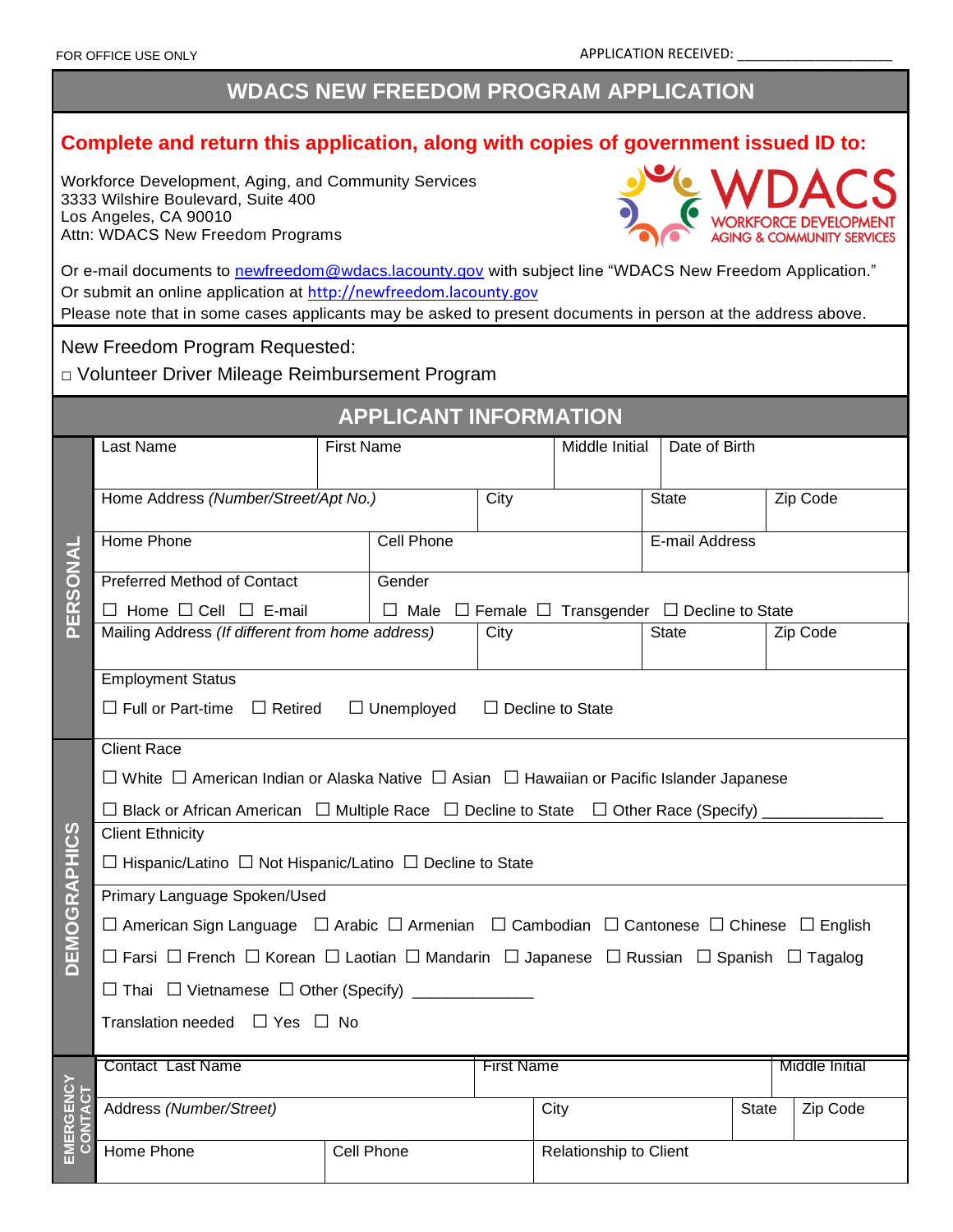|                         | How did you hear about the programs?                                              |             |                                   |                                             |                                                                |                                                               |           |                  |  |  |
|-------------------------|-----------------------------------------------------------------------------------|-------------|-----------------------------------|---------------------------------------------|----------------------------------------------------------------|---------------------------------------------------------------|-----------|------------------|--|--|
|                         | $\Box$ Senior Center<br>$\Box$ Community Based Organization $\Box$ Outreach Event |             |                                   |                                             |                                                                |                                                               |           |                  |  |  |
| REFERRAL<br>SOURCE      | $\Box$ Department Website                                                         |             | $\Box$ Case Manager/Social Worker |                                             |                                                                | $\Box$ Other (Specify) $\Box$                                 |           |                  |  |  |
|                         |                                                                                   |             |                                   |                                             |                                                                |                                                               |           |                  |  |  |
|                         |                                                                                   |             |                                   |                                             |                                                                |                                                               |           |                  |  |  |
|                         |                                                                                   |             | <b>MOBILITY INFORMATION</b>       |                                             |                                                                |                                                               |           |                  |  |  |
|                         | Please state your level of assistance needed with the following daily activities: |             |                                   |                                             |                                                                |                                                               |           |                  |  |  |
|                         | <b>Activities of Daily Living (ADL)</b>                                           |             |                                   |                                             |                                                                |                                                               |           |                  |  |  |
|                         |                                                                                   | Independent | Verbal<br>Assistance              | Some Human<br>Help                          |                                                                | A lot of Human<br>Help                                        | Dependent | Decline to State |  |  |
|                         | Eating                                                                            | $\Box$      | $\Box$                            | $\Box$                                      |                                                                | $\Box$                                                        | $\Box$    | $\Box$           |  |  |
|                         | <b>Bathing</b>                                                                    | $\Box$      | $\Box$                            | $\Box$                                      |                                                                | $\Box$                                                        | $\Box$    | $\Box$           |  |  |
|                         | Toileting                                                                         | $\Box$      | $\Box$                            | $\Box$                                      |                                                                | $\Box$                                                        | $\Box$    | $\Box$           |  |  |
| ADL / IADL RISK FACTORS | Transferring                                                                      | $\Box$      | $\Box$                            | $\Box$                                      |                                                                | $\Box$                                                        | $\Box$    | $\Box$           |  |  |
|                         | Walking                                                                           | $\Box$      | $\Box$                            |                                             | $\Box$                                                         | $\Box$                                                        | $\Box$    | $\Box$           |  |  |
|                         | Dressing                                                                          | $\Box$      | $\Box$                            | $\Box$                                      |                                                                | $\Box$                                                        | $\Box$    | $\Box$           |  |  |
|                         | <b>Instrumental Activities of Daily Living (IADL)</b>                             |             |                                   |                                             |                                                                |                                                               |           |                  |  |  |
|                         |                                                                                   | Independent | Verbal<br>Assistance              | Some Human<br>Help                          |                                                                | A lot of Human<br>Help                                        | Dependent | Decline to State |  |  |
|                         | Meal preparation                                                                  | $\Box$      | $\Box$                            | $\Box$                                      |                                                                | $\Box$                                                        | $\Box$    | $\Box$           |  |  |
|                         | Shopping                                                                          | $\Box$      | $\Box$                            | $\Box$                                      |                                                                | $\Box$                                                        | $\Box$    | $\Box$           |  |  |
|                         | Medical<br>Management                                                             | $\Box$      | $\Box$                            | $\Box$                                      |                                                                | $\Box$                                                        | $\Box$    | $\Box$           |  |  |
|                         | Money<br>Management                                                               | $\Box$      | $\Box$                            | $\Box$                                      |                                                                | $\Box$                                                        | $\Box$    | $\Box$           |  |  |
|                         | <b>Using Phone</b>                                                                | $\Box$      | $\Box$                            | $\Box$                                      |                                                                | $\Box$                                                        | $\Box$    | $\Box$           |  |  |
|                         | Heavy<br>Housework                                                                | $\Box$      | $\Box$                            | $\Box$                                      |                                                                | $\Box$                                                        | $\Box$    | $\Box$           |  |  |
|                         | Light Housework                                                                   | $\Box$      | $\Box$                            | $\Box$                                      |                                                                | $\Box$                                                        | $\Box$    | $\Box$           |  |  |
|                         | Do you have a disability?                                                         |             |                                   |                                             |                                                                | Types of mobility aid(s) used                                 |           |                  |  |  |
| <b>FACTORS</b>          | $\Box$ Yes $\Box$ No                                                              |             |                                   |                                             |                                                                | $\Box$ Scooter $\Box$ Walker $\Box$ Cane<br>$\Box$ Wheelchair |           |                  |  |  |
|                         |                                                                                   |             |                                   |                                             | $\Box$ Oxygen Tank $\Box$ Crutches $\Box$ Service animal       |                                                               |           |                  |  |  |
|                         | If yes, please check the type(s) of disability.                                   |             |                                   |                                             | $\Box$ None $\Box$ Other (Specify) _____________________       |                                                               |           |                  |  |  |
| <b>DISABILITY</b>       | $\Box$ Visually Impaired $\Box$ Hearing Impaired                                  |             |                                   |                                             |                                                                |                                                               |           |                  |  |  |
|                         | $\Box$ Speech Impaired<br>$\Box$ Physically Impaired                              |             |                                   |                                             |                                                                |                                                               |           |                  |  |  |
|                         | $\Box$ Memory Impaired<br>$\Box$ Cognitively Impaired                             |             |                                   |                                             |                                                                |                                                               |           |                  |  |  |
|                         | Current means of transportation (Check all that apply)                            |             |                                   |                                             | Most frequent trips made (Check all that apply)                |                                                               |           |                  |  |  |
| <b>MOBILITY</b>         | $\Box$ Friends<br>$\Box$ Family<br>$\Box$ Neighbor                                |             |                                   |                                             | $\Box$ Medical facility $\Box$ Dental facility $\Box$ Pharmacy |                                                               |           |                  |  |  |
|                         | $\Box$ Personal vehicle $\Box$ Public Transit                                     |             |                                   |                                             | Personal □ Grocery Store □ Employment                          |                                                               |           |                  |  |  |
|                         | $\Box$ ACCESS $\Box$ Dial-A-Ride                                                  |             |                                   |                                             | Place of Worship $\Box$ Senior Center                          |                                                               |           |                  |  |  |
|                         | $\Box$ Uber/Lyft/Taxicab $\Box$ Other (Specify)                                   |             |                                   | $\Box$ Other (Specify) ____________________ |                                                                |                                                               |           |                  |  |  |
|                         |                                                                                   |             |                                   |                                             |                                                                |                                                               |           |                  |  |  |

 $\overline{\phantom{a}}$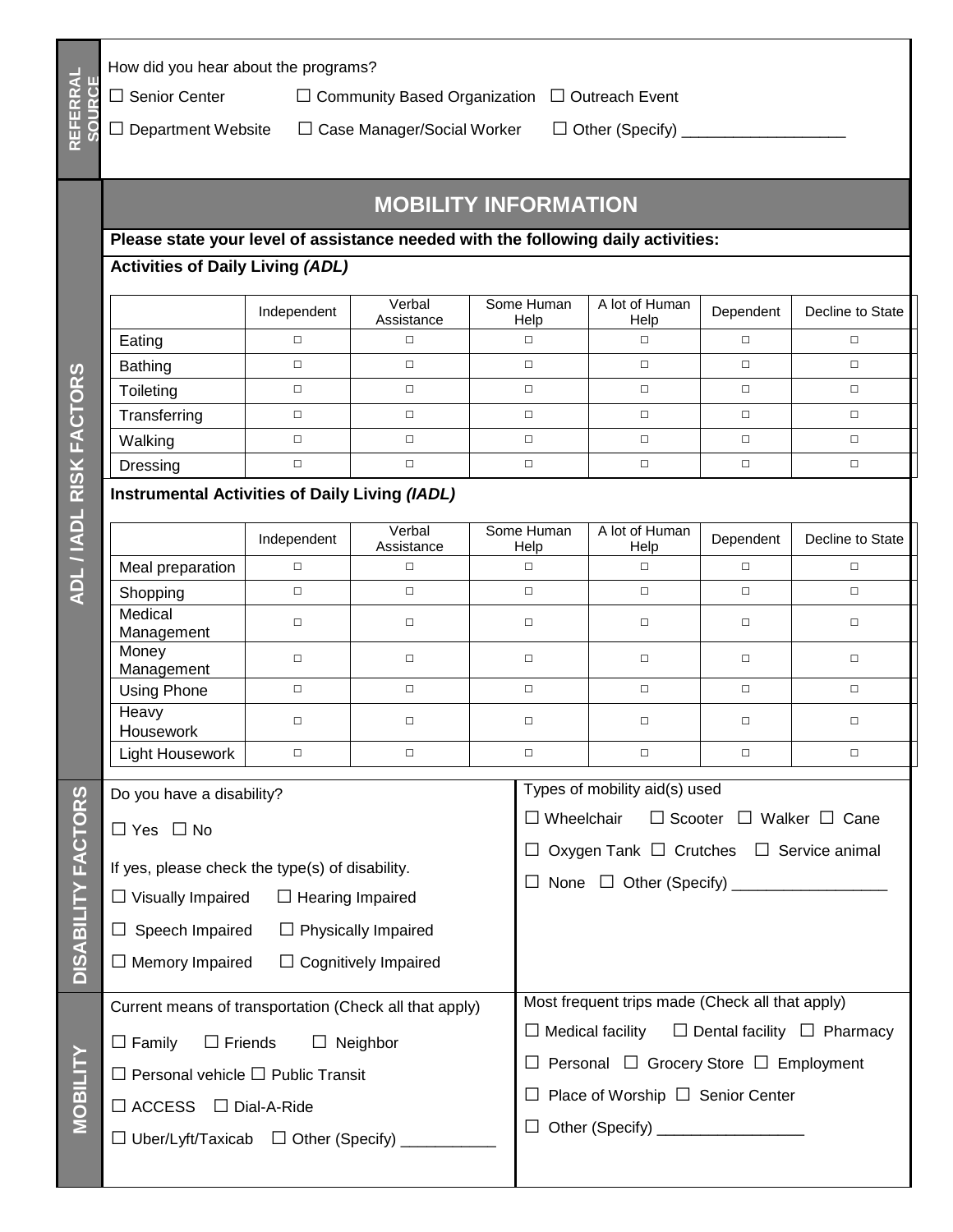|                                                                                                                                                                                                                                                               | <b>MOBILITY MANAGEMENT</b>                                                                                                                                                                                                                                                                                                                                                                    |  |  |  |  |  |  |
|---------------------------------------------------------------------------------------------------------------------------------------------------------------------------------------------------------------------------------------------------------------|-----------------------------------------------------------------------------------------------------------------------------------------------------------------------------------------------------------------------------------------------------------------------------------------------------------------------------------------------------------------------------------------------|--|--|--|--|--|--|
|                                                                                                                                                                                                                                                               | 1) How would you rate your current overall quality of life?                                                                                                                                                                                                                                                                                                                                   |  |  |  |  |  |  |
|                                                                                                                                                                                                                                                               | $\Box$ Good<br>$\Box$ Excellent $\Box$ Very Good<br>$\Box$ Fair<br>$\Box$ Poor                                                                                                                                                                                                                                                                                                                |  |  |  |  |  |  |
|                                                                                                                                                                                                                                                               | 2) Do you currently have difficulty accessing transportation?                                                                                                                                                                                                                                                                                                                                 |  |  |  |  |  |  |
|                                                                                                                                                                                                                                                               | $\Box$ No<br>$\Box$ Yes<br>If yes, please indicate why:<br>$\Box$ Cost<br>$\Box$ Disability<br>$\Box$ Available services unknown<br>$\Box$ Lack of services in your area                                                                                                                                                                                                                      |  |  |  |  |  |  |
|                                                                                                                                                                                                                                                               | $\Box$ Other (Specify) $\Box$<br>3) Please indicate the impact access to transportation has on your quality of life:                                                                                                                                                                                                                                                                          |  |  |  |  |  |  |
| <b>MOBILITY SURVEY</b><br>$\Box$ Neutral<br>□ Somewhat Positive<br>$\Box$ Negative<br>$\Box$ Somewhat Negative<br>$\Box$ Positive<br>4) In the past 6 months, how many medical and/or dental appointments have you missed due to a lack of<br>transportation? |                                                                                                                                                                                                                                                                                                                                                                                               |  |  |  |  |  |  |
|                                                                                                                                                                                                                                                               | $\Box$ None<br>$\Box$ 1-3<br>$\Box$ 4-6<br>$\Box$ 7-10<br>$\Box$ 11-15<br>$\Box$ More than 15                                                                                                                                                                                                                                                                                                 |  |  |  |  |  |  |
|                                                                                                                                                                                                                                                               | 5) In the past 6 months, how many personal appointments have you missed due to a lack of transportation?                                                                                                                                                                                                                                                                                      |  |  |  |  |  |  |
|                                                                                                                                                                                                                                                               | $\Box$ 7-10<br>$\Box$ None<br>$\Box$ 1-3<br>$\Box$ 4-6<br>$\Box$ 11-15<br>$\Box$ More than 15                                                                                                                                                                                                                                                                                                 |  |  |  |  |  |  |
|                                                                                                                                                                                                                                                               | 6) On average, how long does it take to travel to your medical and/or dental appointments?                                                                                                                                                                                                                                                                                                    |  |  |  |  |  |  |
|                                                                                                                                                                                                                                                               | $\Box$ Less than 10 minutes<br>$\Box$ 11-20 minutes<br>$\Box$ 21-30 minutes<br>$\Box$ More than 30 minutes                                                                                                                                                                                                                                                                                    |  |  |  |  |  |  |
|                                                                                                                                                                                                                                                               | 7) On average, how many times per month do you use public transit services?                                                                                                                                                                                                                                                                                                                   |  |  |  |  |  |  |
|                                                                                                                                                                                                                                                               | $\Box$ Zero $\Box$ 1-5 times<br>$\Box$ 6-10 times<br>$\Box$ 11-15 times<br>$\Box$ More than 15 times                                                                                                                                                                                                                                                                                          |  |  |  |  |  |  |
|                                                                                                                                                                                                                                                               | 8) On average, how many days per month do you engage in social activities outside of your home?                                                                                                                                                                                                                                                                                               |  |  |  |  |  |  |
|                                                                                                                                                                                                                                                               | $\Box$ Zero $\Box$ 1-5 days<br>$\Box$ 6-10 days<br>$\Box$ 11-15 days<br>$\Box$ More than 15 days                                                                                                                                                                                                                                                                                              |  |  |  |  |  |  |
|                                                                                                                                                                                                                                                               |                                                                                                                                                                                                                                                                                                                                                                                               |  |  |  |  |  |  |
|                                                                                                                                                                                                                                                               | <b>CERTIFICATION</b>                                                                                                                                                                                                                                                                                                                                                                          |  |  |  |  |  |  |
|                                                                                                                                                                                                                                                               | I have reviewed this application and certify that it is accurate and true to the best of my knowledge. I understand<br>that the information I provide will be treated as confidential and will only be used to determine my initial and<br>continuing eligibility for the program. I acknowledge that the participation in the Program is voluntary and does not<br>involve public interests. |  |  |  |  |  |  |
|                                                                                                                                                                                                                                                               | <b>Applicant Signature</b><br>Date<br>"Complete and return this application, along with copies of government issued ID"                                                                                                                                                                                                                                                                       |  |  |  |  |  |  |
| ACKNOWLEDGEMENT                                                                                                                                                                                                                                               | If you are completing this form as an authorized representative*, on behalf of the applicant, please print, sign, and<br>date below to confirm the applicant's acknowledgement and acceptance of the above certification.                                                                                                                                                                     |  |  |  |  |  |  |
|                                                                                                                                                                                                                                                               | Representative Name (Print)<br>Representative Signature<br>Date                                                                                                                                                                                                                                                                                                                               |  |  |  |  |  |  |
|                                                                                                                                                                                                                                                               | *Documentation to act on behalf of the applicant may be requested.                                                                                                                                                                                                                                                                                                                            |  |  |  |  |  |  |
|                                                                                                                                                                                                                                                               | Rev. 8.16.17                                                                                                                                                                                                                                                                                                                                                                                  |  |  |  |  |  |  |